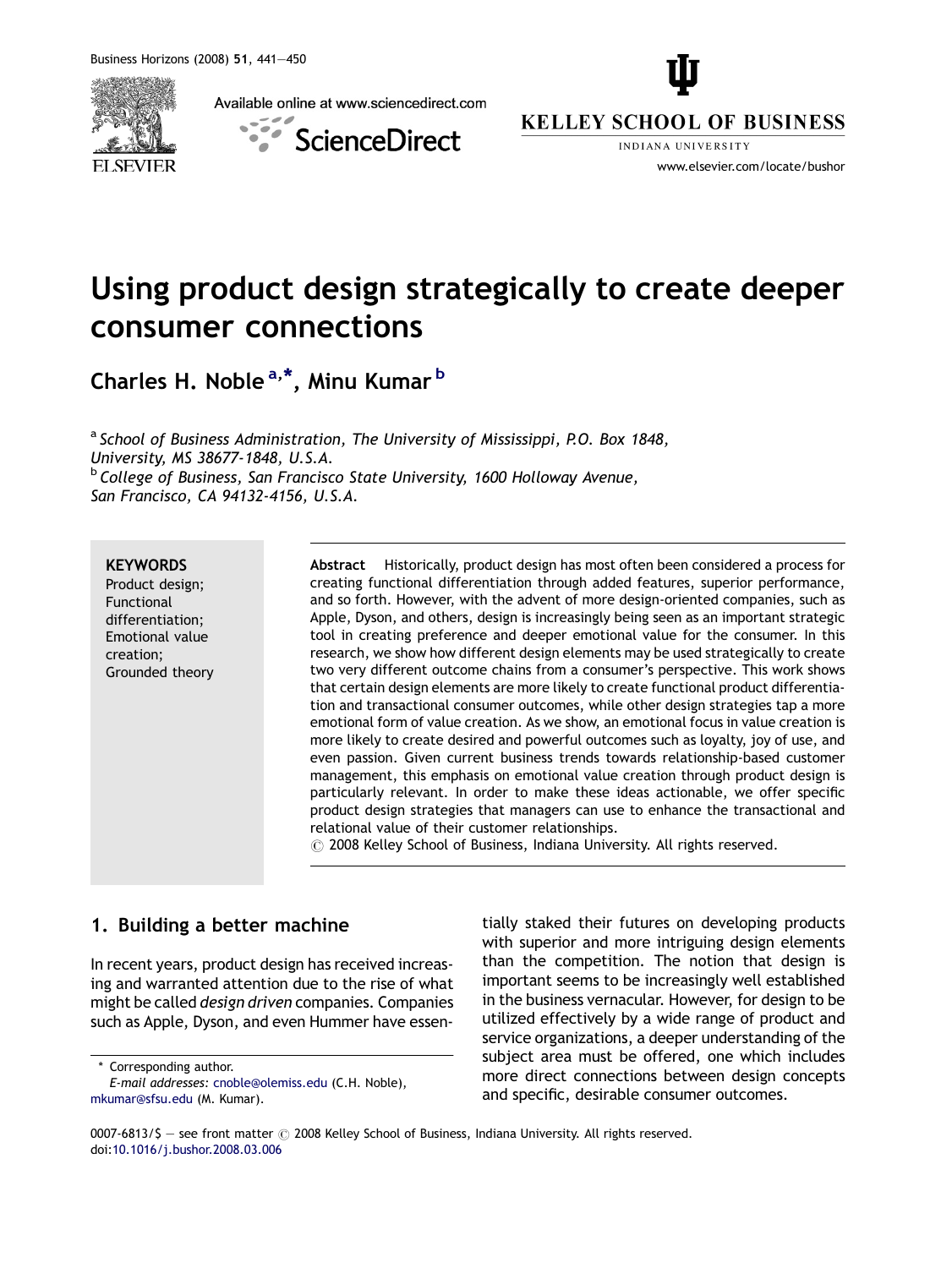This article reports the results of a long-term research project utilizing a multi-phased, grounded theory approach to explore various design strategies, particularly as they relate to two fundamentally different types of consumer outcomes: functional differentiation and emotional value creation. We focus on the less utilized but potentially more powerful emotional approach to design, and offer specific managerial philosophies and practices that can be used to better infuse powerful design elements into products and services that will translate into deeper and longer-lasting connections to customers.

## 2. What is product design?

The question of just what is meant by design is an important one. Product design encompasses aesthetics, style, function, ergonomics, and the overall gestalt these elements can create for a product. These elements are most often the focus of an industrial design professional. Other more fundamental product elements, such as the core processor in a computer, the engine system of an automobile, or the circuitry of a cell phone, are typically the responsibility of an engineer. While there is certainly some overlap in these functions, the professions are fairly distinct. From a practical standpoint, however, input from both functions is essential in the development of most consumer goods, as is some marketing influence. Therefore, we consider design as a collaborative process and outcome rather than as a single profession in this work.

In the United States, the modern view of design really emerged in the 1940s and 1950s. At that time, several product designers became widely recognized public figures, even gracing the covers of popular magazines ([Dreyfuss, 1955; Loewy, 1950](#page--1-0)). Designers today must be proficient in a range of fields including the physical sciences, engineering, ergonomics, aesthetics, industrial materials and processes, various social sciences, and the communication arts [\(Industrial Design Society of America,](#page--1-0) [2004](#page--1-0)). A triumvirate of influences, from industrial design, engineering, and marketing, often drives current new product development processes. We undertook this study largely to better understand the goals, strategies and tactics that product design teams use to create products with superior value for the consumer.

More specifically, three underlying questions guided this research: (1) What is the nature of design, or in other words, what does design really mean? (2) What specific influences can design have on current and potential customers? And (3) how can design tactics, strategies and goals translate into value for the consumer and the firm? To explore these issues, we relied on an extensive grounded theory development process. Details of the methodology are provided in the Appendix.

### 3. Alternative perspectives on design

The result of this grounded theory work was two distinct views on the nature of design and its influence on consumers. As shown in Figure 1, we found ample evidence to consider design as both a means



#### Figure 1. Two approaches to driving value through design